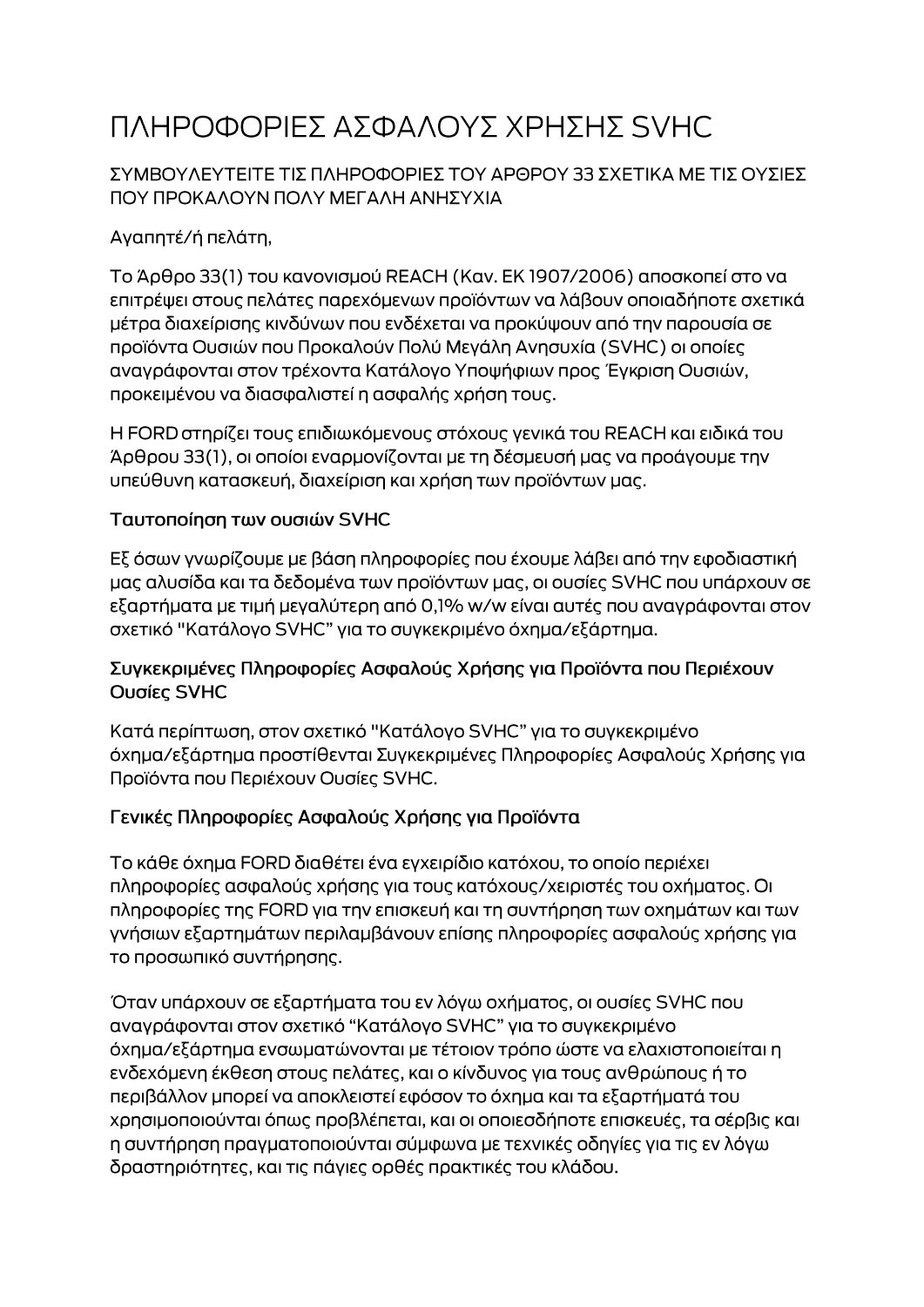Ένα όχημα που βρίσκεται στο τέλος του κύκλου ζωής του πρέπει να απορρίπτεται νόμιμα στην Ευρωπαϊκή Ένωση σε Εξουσιοδοτημένη Εγκατάσταση Επεξεργασίας (ΑΤΕ). Τα εξαρτήματα του οχήματος πρέπει να απορρίπτονται σύμφωνα με την κατά τόπο ισχύουσα νομοθεσία και τις οδηγίες της τοπικής αρχής.

# Μοντέλο: New Ford Kuga

Κατάλογος SVHC βασισμένος στον κατάλογο υποψήφιων ουσιών του Ευρωπαϊκού Οργανισμού Χημικών Προϊόντων την 1η Ιανουαρίου 2022

Συγκεκριμένες Πληροφορίες Ασφαλούς Χρήσης για Προϊόντα που Περιέχουν Ουσίες SVHC

Δεν απαιτούνται συγκεκριμένες πληροφορίες ασφαλούς χρήσης – εφαρμόστε τις Γενικές Πληροφορίες Ασφαλούς Χρήσης για Προϊόντα

| <b>Commodity</b>                                                        | <b>REACH SVHCs</b>                                                              |
|-------------------------------------------------------------------------|---------------------------------------------------------------------------------|
| <b>A/C Compressor</b>                                                   | Lead[7439-92-1]                                                                 |
|                                                                         | Silicic acid, lead salt[11120-22-2]                                             |
| A/C Lines, Receiver Drier and<br><b>Accumulator</b>                     | Lead[7439-92-1]                                                                 |
| <b>ABS/ESC Module</b>                                                   | Lead[7439-92-1]                                                                 |
| <b>Accessories</b>                                                      | 1,2-Dimethoxyethane[110-71-4]                                                   |
|                                                                         | 4,4'-Isopropylidenediphenol[80-05-7]                                            |
|                                                                         | Lead[7439-92-1]                                                                 |
|                                                                         | Octamethylcyclotetrasiloxane[556-67-2]                                          |
| <b>Active and Air Suspension</b>                                        | Lead[7439-92-1]                                                                 |
| <b>Adaptive Cruise Control</b>                                          | 1,3,5-Tris(oxiranylmethyl)-1,3,5-triazine-2,4,6(1H,3H,5H)-<br>trione[2451-62-9] |
|                                                                         | Lead[7439-92-1]                                                                 |
| <b>Air Brakes</b>                                                       | Lead[7439-92-1]                                                                 |
| <b>AIS - Air Cleaner and Low</b><br><b>Pressure Ducts</b>               | Lead[7439-92-1]                                                                 |
| <b>AIS - High Pressure Ducts</b>                                        | Lead[7439-92-1]                                                                 |
| <b>Alternator</b>                                                       | Lead[7439-92-1]                                                                 |
| Antenna                                                                 | Lead[7439-92-1]                                                                 |
| Appliques (Pillar, Decklid,<br>Roof)                                    | C,C'-azodi(formamide)[123-77-3]                                                 |
|                                                                         | Lead[7439-92-1]                                                                 |
| <b>Audio and Navigation Head</b><br><b>Units</b>                        | Lead[7439-92-1]                                                                 |
| Axle                                                                    | Boric acid[10043-35-3]                                                          |
|                                                                         | Lead[7439-92-1]                                                                 |
| <b>Battery</b>                                                          | Lead[7439-92-1]                                                                 |
| <b>Body Moldings - Roof Rack</b>                                        | C,C'-azodi(formamide)[123-77-3]                                                 |
| <b>Body Structure -</b><br><b>Decklid/Liftgate (incl</b><br>Hinge/Supt) | Dicyclohexyl-phthalate[84-61-7]                                                 |
|                                                                         | Lead[7439-92-1]                                                                 |
| <b>Body Structure - Floor Pan -</b><br><b>Front Floor and Side Sill</b> | Diboron-trioxide[1303-86-2]                                                     |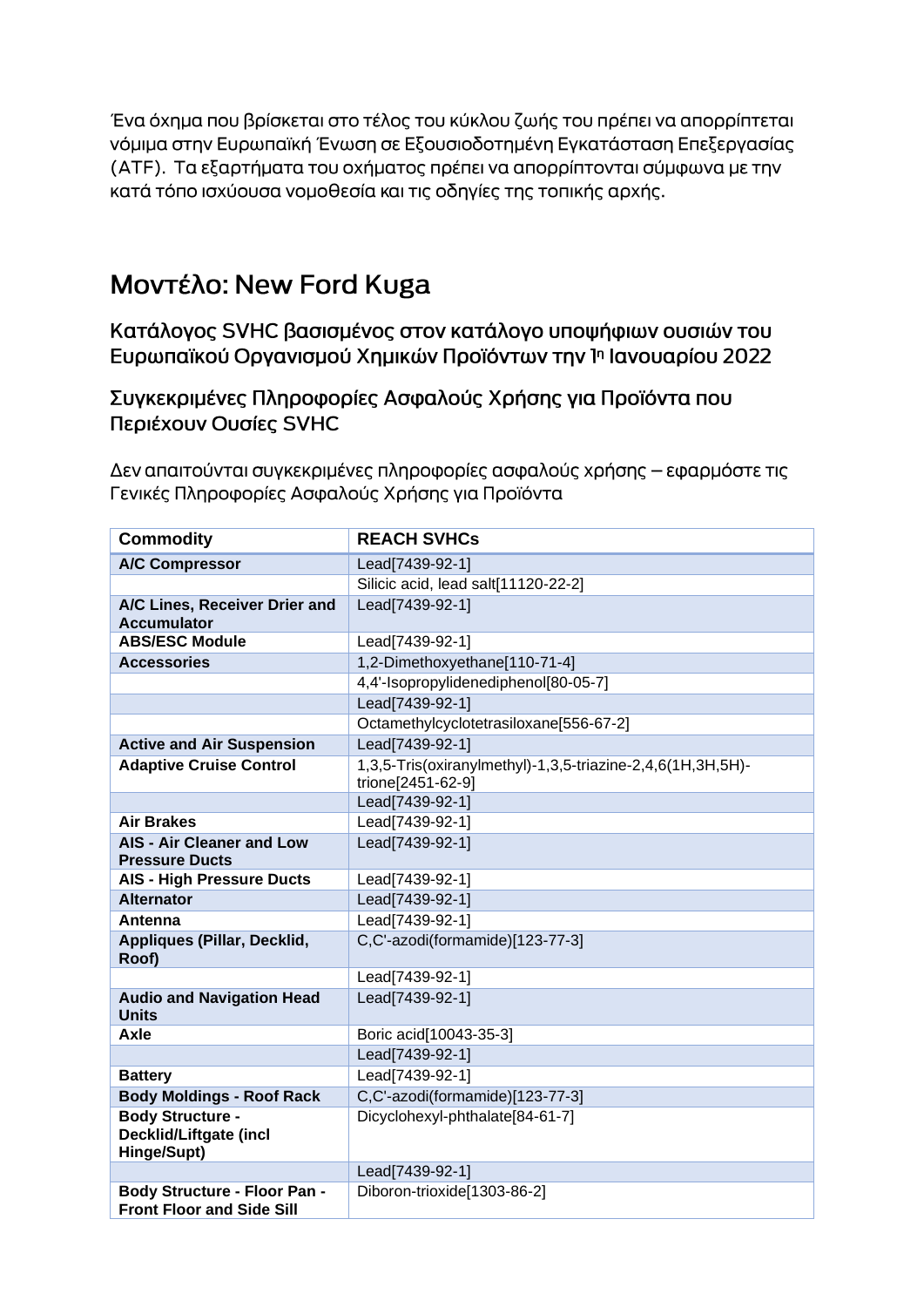|                                                                        | Lead[7439-92-1]                                        |
|------------------------------------------------------------------------|--------------------------------------------------------|
|                                                                        | Refractory ceramic fibres[142844-00-6]                 |
| <b>Body Structure - Floor Pan -</b><br><b>Rear Floor</b>               | Lead[7439-92-1]                                        |
| Bodyside, Wheel Arch,<br><b>Rocker Moldings</b>                        | Lead[7439-92-1]                                        |
| <b>Brake Actuation</b>                                                 | C,C'-azodi(formamide)[123-77-3]                        |
|                                                                        | Lead[7439-92-1]                                        |
| <b>Brake Tubes and Hoses</b>                                           | Lead[7439-92-1]                                        |
| <b>Brakes - Caliper &amp; Anchor</b><br><b>Brkt Assy (Front, Rear)</b> | 2-Methylimidazole[693-98-1]                            |
|                                                                        | Lead[7439-92-1]                                        |
| <b>CCB (IP cross car beam)</b>                                         | Lead[7439-92-1]                                        |
| <b>CHMSL</b>                                                           | Dicyclohexyl-phthalate[84-61-7]                        |
| <b>Combined Sensing Module</b>                                         | 1,2-Dimethoxyethane[110-71-4]                          |
| <b>Console Floor/Rear</b>                                              | 6,6'-Di-tert-butyl-2,2'-methylenedi-p-cresol[119-47-1] |
| <b>Cooling Fans</b>                                                    | Lead[7439-92-1]                                        |
| <b>Cooling Hoses &amp; Bottles</b>                                     | Lead[7439-92-1]                                        |
| <b>Door Handles</b>                                                    | 1-Methyl-2-pyrrolidone[872-50-4]                       |
| Driveshaft(s)                                                          | 6,6'-Di-tert-butyl-2,2'-methylenedi-p-cresol[119-47-1] |
|                                                                        | C,C'-azodi(formamide)[123-77-3]                        |
| <b>EDS Wiring Assembly &amp;</b><br><b>Components</b>                  | 4,4'-Isopropylidenediphenol[80-05-7]                   |
|                                                                        | Decamethylcyclopentasiloxane[541-02-6]                 |
|                                                                        | Lead[7439-92-1]                                        |
| <b>EGR System (Gas/Diesel)</b>                                         | Lead[7439-92-1]                                        |
| <b>Electro/Mechanical Devices</b>                                      | Lead[7439-92-1]                                        |
| <b>Electro/Mechanical Devices -</b><br><b>Reception</b>                | Lead[7439-92-1]                                        |
| <b>Electronic Control Panel and</b><br><b>CCH</b>                      | Lead[7439-92-1]                                        |
|                                                                        | N,N-Dimethylacetamide[127-19-5]                        |
| <b>Electronic Modules - Displays</b>                                   | Lead[7439-92-1]                                        |
| <b>Electronic Modules - Door</b><br>Zone                               | Lead[7439-92-1]                                        |
| <b>Electronic Modules -</b><br><b>Headlamp</b>                         | Lead[7439-92-1]                                        |
| <b>Electronic Modules - Power</b><br>Decklid/Liftgate (PLG)            | Lead[7439-92-1]                                        |
| <b>Electronic Modules -</b><br><b>Suspension</b>                       | Lead[7439-92-1]                                        |
| <b>Electronic Modules - SYNC</b>                                       | 2-Methylimidazole[693-98-1]                            |
|                                                                        | Lead[7439-92-1]                                        |
| <b>Engine Covers and Badges</b>                                        | Lead[7439-92-1]                                        |
| <b>Engine Sealing (Including</b><br>head gaskets)                      | Lead[7439-92-1]                                        |
| <b>Engine Water Pumps</b>                                              | Lead[7439-92-1]                                        |
| <b>Evaporator and Blower</b><br><b>Assemby (HVAC Module)</b>           | 4,4'-Isopropylidenediphenol[80-05-7]                   |
|                                                                        | Lead[7439-92-1]                                        |
|                                                                        | Refractory ceramic fibres[142844-00-6]                 |
| <b>Exhaust Cold End (Muffler &amp;</b>                                 | Lead[7439-92-1]                                        |
| <b>Output Pipe Assembly)</b><br><b>FEAD</b>                            |                                                        |
| <b>Fuel Canister Assembly</b>                                          | Lead[7439-92-1]<br>Lead[7439-92-1]                     |
| <b>Fuel Door</b>                                                       | Lead[7439-92-1]                                        |
|                                                                        |                                                        |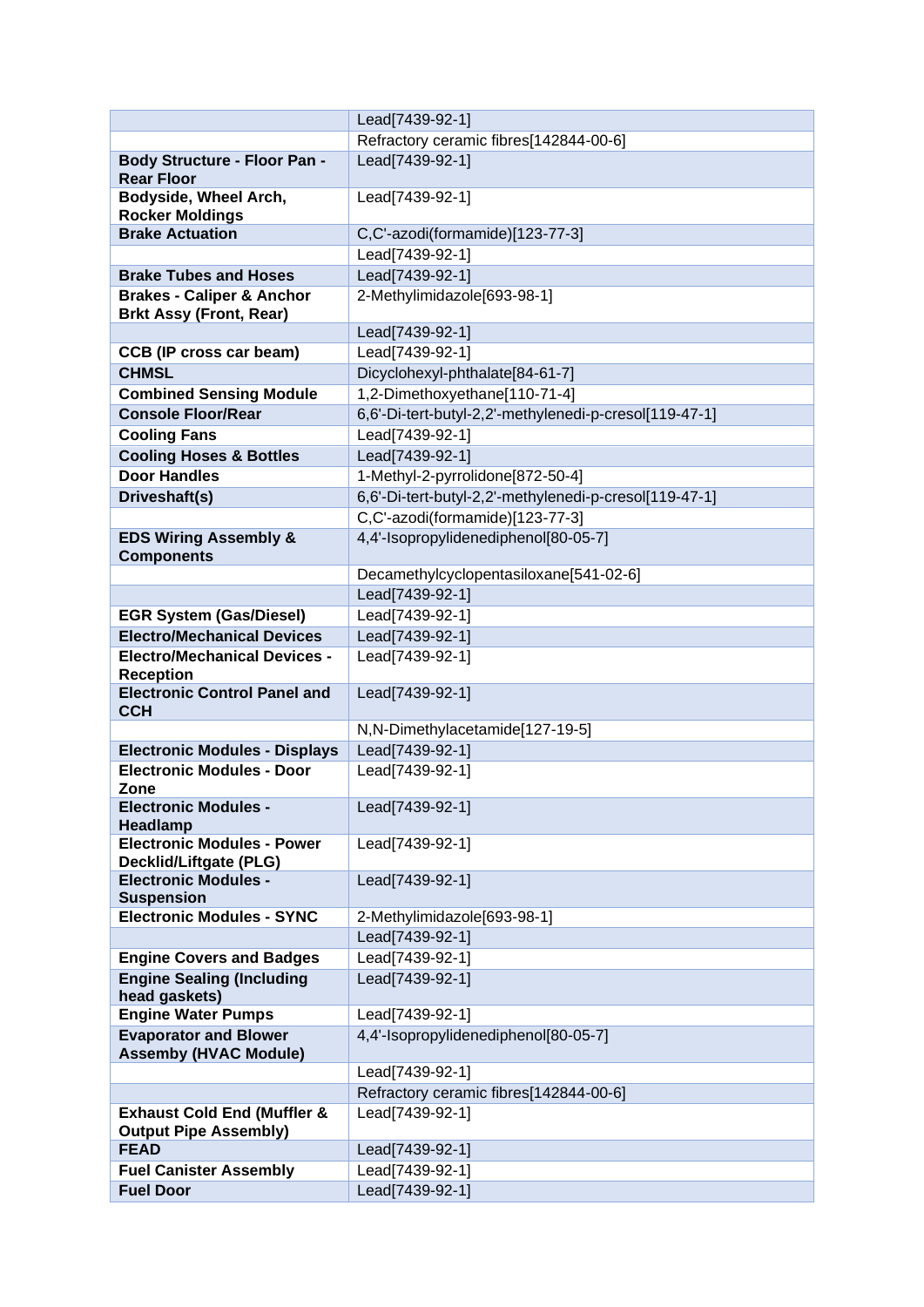| <b>Fuel Injection</b>                                  | Lead[7439-92-1]                                                                                 |
|--------------------------------------------------------|-------------------------------------------------------------------------------------------------|
| <b>Fuel Lines</b>                                      | 2,4-Di-tert-butyl-6-(5-chlorobenzotriazol-2-yl)phenol[3864-99-1]                                |
|                                                        | 6,6'-Di-tert-butyl-2,2'-methylenedi-p-cresol[119-47-1]                                          |
|                                                        | Lead[7439-92-1]                                                                                 |
| <b>Fuel Tanks</b>                                      | Lead[7439-92-1]                                                                                 |
| Half Shaft(s)                                          | Lead[7439-92-1]                                                                                 |
| <b>Headlamp / Side Marker</b>                          | 1,3,5-Tris(oxiranylmethyl)-1,3,5-triazine-2,4,6(1H,3H,5H)-                                      |
|                                                        | trione[2451-62-9]                                                                               |
|                                                        | Diboron-trioxide[1303-86-2]                                                                     |
|                                                        | Lead[7439-92-1]                                                                                 |
| <b>Headlamp Jet Wash</b>                               | 2-ethylhexyl 10-ethyl-4,4-dioctyl-7-oxo-8-oxa-3,5-dithia-4-<br>stannatetradecanoate[15571-58-1] |
| <b>Hinges and Checks - Side</b><br>Door                | Cobalt sulphate[10124-43-3]                                                                     |
| I/S Mirror                                             | Lead[7439-92-1]                                                                                 |
| <b>Instrument Cluster</b>                              | 4-Methylcyclohexyl-1,6-dicarboxylic acid anhydride[19438-60-9]                                  |
|                                                        | Lead[7439-92-1]                                                                                 |
| <b>Interior Lighting</b>                               | 4,4'-Isopropylidenediphenol[80-05-7]                                                            |
|                                                        | Lead[7439-92-1]                                                                                 |
| Latches - Hood, Decklid and<br><b>Liftgate Latches</b> | Lead[7439-92-1]                                                                                 |
| <b>Locks</b>                                           | Lead[7439-92-1]                                                                                 |
| <b>Luggage and Interior Cargo</b>                      | Octamethylcyclotetrasiloxane[556-67-2]                                                          |
| <b>Management/Covers</b>                               |                                                                                                 |
| <b>Mirrors</b>                                         | Lead[7439-92-1]                                                                                 |
| <b>Moonroof</b>                                        | Lead[7439-92-1]                                                                                 |
| <b>Park Assist</b>                                     | Lead[7439-92-1]                                                                                 |
| <b>Pedestrian Alert System</b><br>(PAS)                | Lead[7439-92-1]                                                                                 |
|                                                        | N,N-Dimethylacetamide[127-19-5]                                                                 |
| <b>Powertrain Control Module</b><br>(PCM/EEC/ ECM)     | 4,4'-Isopropylidenediphenol[80-05-7]                                                            |
|                                                        | Lead[7439-92-1]                                                                                 |
| <b>PT Mounts</b>                                       | 1-Methyl-2-pyrrolidone[872-50-4]                                                                |
|                                                        | Lead[7439-92-1]                                                                                 |
| <b>PT Sensors</b>                                      | Lead[7439-92-1]                                                                                 |
| PTU (FWD)                                              | Lead[7439-92-1]                                                                                 |
| <b>Rain and Daylight Sensor</b>                        | 1,3,5-Tris(oxiranylmethyl)-1,3,5-triazine-2,4,6(1H,3H,5H)-<br>trione[2451-62-9]                 |
| <b>Restraint Electronics</b>                           | Lead[7439-92-1]                                                                                 |
| <b>Sealing - Door Dynamic Seals</b>                    | C,C'-azodi(formamide)[123-77-3]                                                                 |
|                                                        | Imidazolidine-2-thione[96-45-7]                                                                 |
| <b>Seat Belts (Front and Rear)</b>                     | 6,6'-Di-tert-butyl-2,2'-methylenedi-p-cresol[119-47-1]                                          |
|                                                        | Lead[7439-92-1]                                                                                 |
| Seats - Foam - Cut and Sew                             | C,C'-azodi(formamide)[123-77-3]                                                                 |
| <b>Seats - Structures</b>                              | 2-Methyl-1-(4-methylthiophenyl)-2-morpholinopropan-1-                                           |
|                                                        | one[71868-10-5]                                                                                 |
|                                                        | Lead[7439-92-1]                                                                                 |
|                                                        | Octamethylcyclotetrasiloxane[556-67-2]                                                          |
| <b>Shifter Cables/Brackets -</b><br>Auto               | Lead[7439-92-1]                                                                                 |
| <b>Shock Absorbers</b>                                 | Lead[7439-92-1]                                                                                 |
| <b>Side and Rear Vision (BLIS)</b>                     | Lead[7439-92-1]                                                                                 |
|                                                        | Octamethylcyclotetrasiloxane[556-67-2]                                                          |
| <b>Smart Data Link Module</b>                          | Lead[7439-92-1]                                                                                 |
| <b>Speakers / Tweeters</b>                             | Imidazolidine-2-thione[96-45-7]                                                                 |